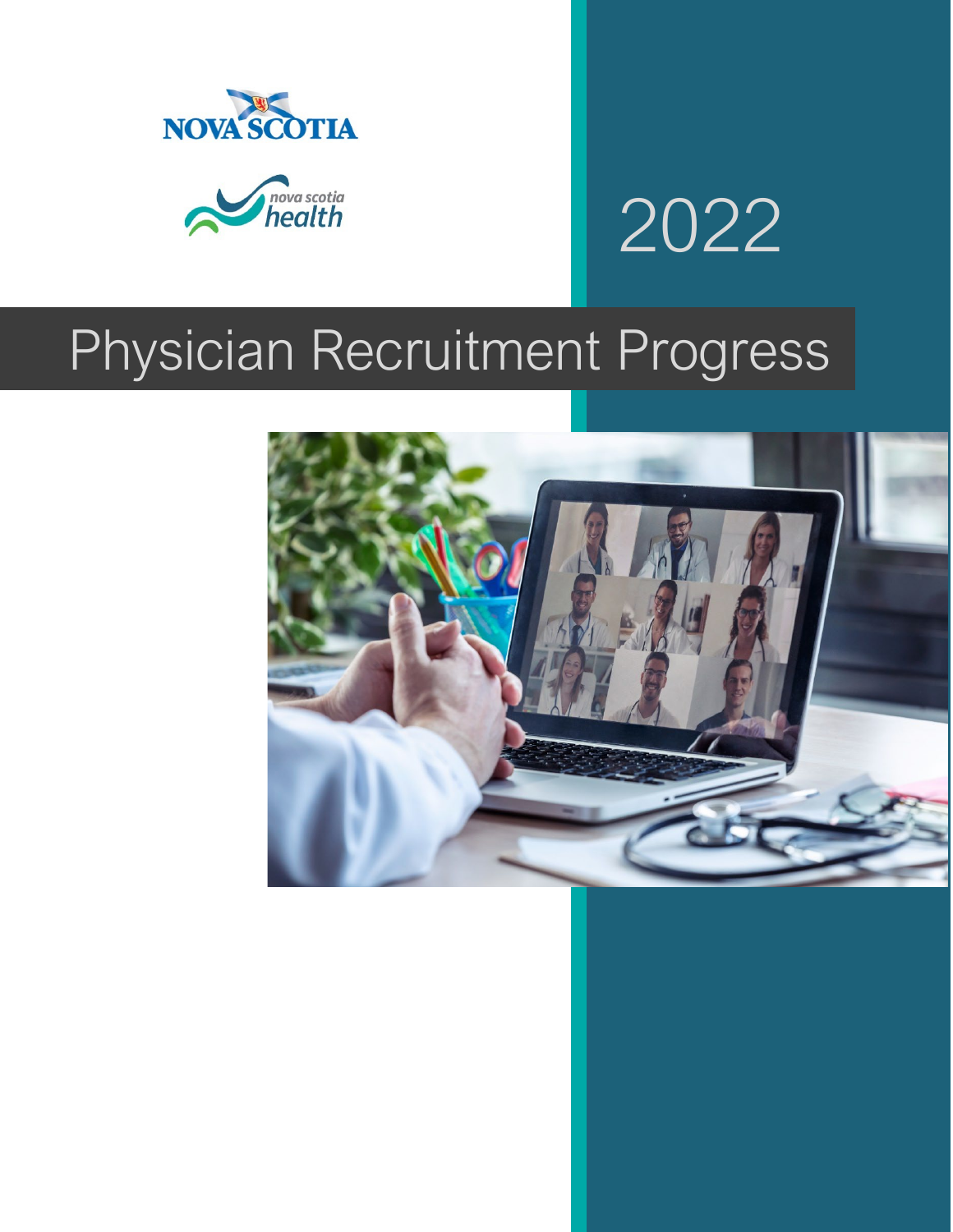# PHYSICIAN RECRUITMENT PROGRESS REPORT

2021-2022 continued the pandemic-related challenges and impacts on physician recruitment. The team faced new variants, continued lock downs, travel restrictions, and site-related restrictions. The physician recruitment team continued to adapt their approaches to sourcing and engaging physicians and residents through a combination of virtual and in-person methods. When travel was limited in spring 2020, recruiters quickly pivoted to online and virtual options and expanded these efforts into 2021-22. Where referrals and new contacts used to arise from physician events and conferences, they are now shifting to virtual contact, digital advertising, and physician referrals.

This ongoing focus has resulted in a banner year despite the pandemic related obstacles. We credit this success to the momentum of a solid physician recruitment strategy and a dedicated team of recruitment professionals. We share this success because of the hard work and collaboration of many partners and stakeholders.

On August 31, 2021, the Government of Nova Scotia created the Office of Healthcare Professionals Recruitment. This department is poised to position Nova Scotia as a magnet for health care workers. The office has quickly moved into motion, helping overcome administrative challenges for physician recruitment and adding roles for physicians to support the work of recruitment. This work will continue to evolve as government increases focus and priority on recruiting the health care professionals required to deliver on its Action for Healthcare Strategy.

Dr. Kevin Orrell, Deputy Minister of the Office of Healthcare Professionals Recruitment

Dr. Nicole Boutilier, Vice President of Medicine, Nova Scotia Health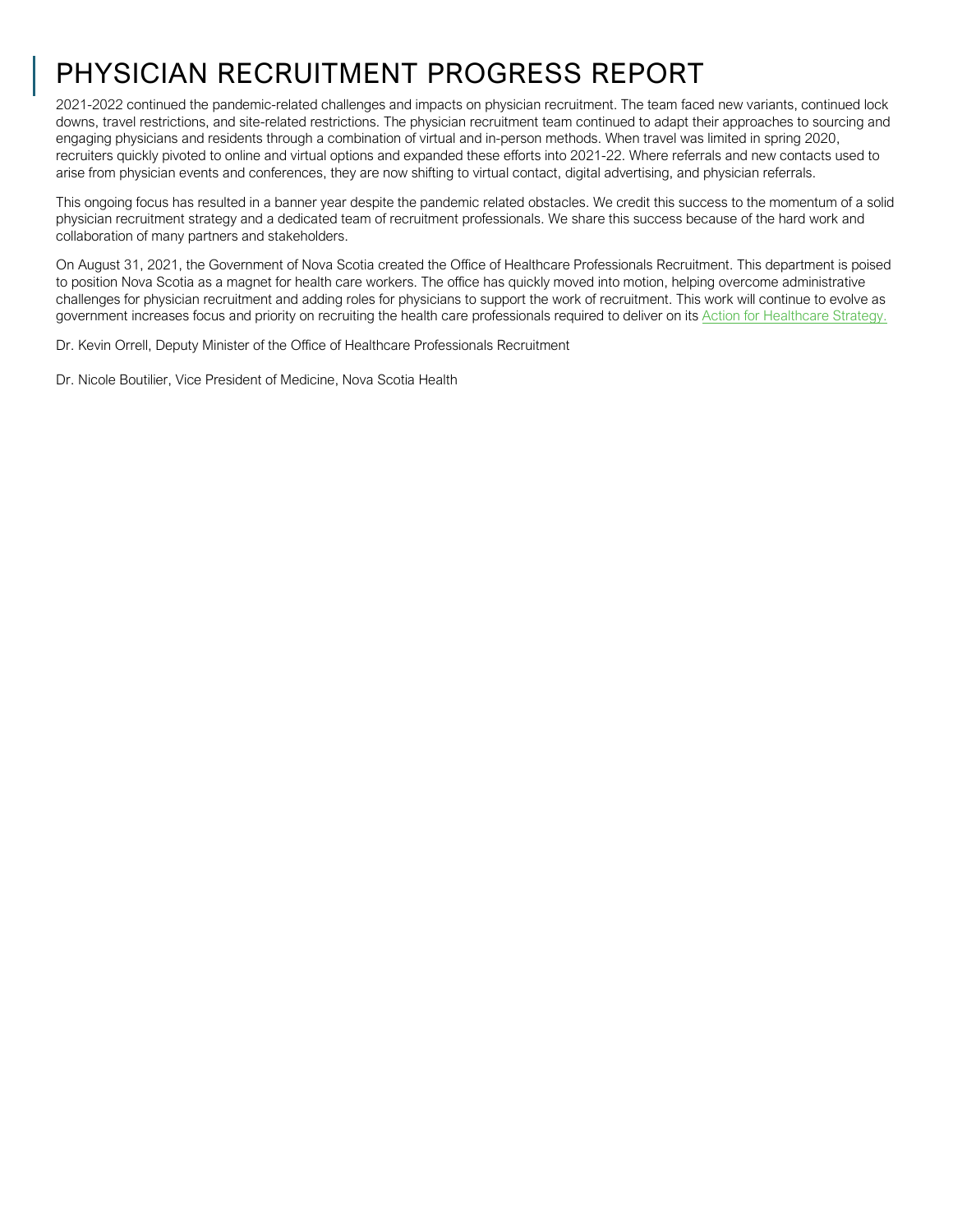### RECRUITMENT PROGRESS TO DATE



 Annual Physician Starts Annual Physician Starts ■2018 ■2019 ■2020 ■2021 ■2022

From April 1, 2021, to the end of March 2022, 163 physicians started across all zones. 75 of these starts were family physicians and 88 were specialty physicians. Speciality physicians include those working as hospitalists and in emergency medicine. Physician starts in 2021- 22 represent a 28.35% improvement over 2020-2021. The previous three years of recruitment saw a total increase of 130, 128, and 127 physicians respectively.

There 68 physician departures registered with Nova Scotia Health<sup>\*</sup> in the fiscal year ending March 31, 2022. While there were departures, we are still posting a net gain of 95 physicians.

Of note, in fall 2021, 11 full time physician positions were added to the Nova Scotia health system through the New MD funding. Several of these positions have already received signed offer letters to start practice.

\* Departures only register for those that left the province or left practice. Some physicians transferred to other positions within the province, took leave to pursue education, or assumed administrative roles. These are not counted as departures.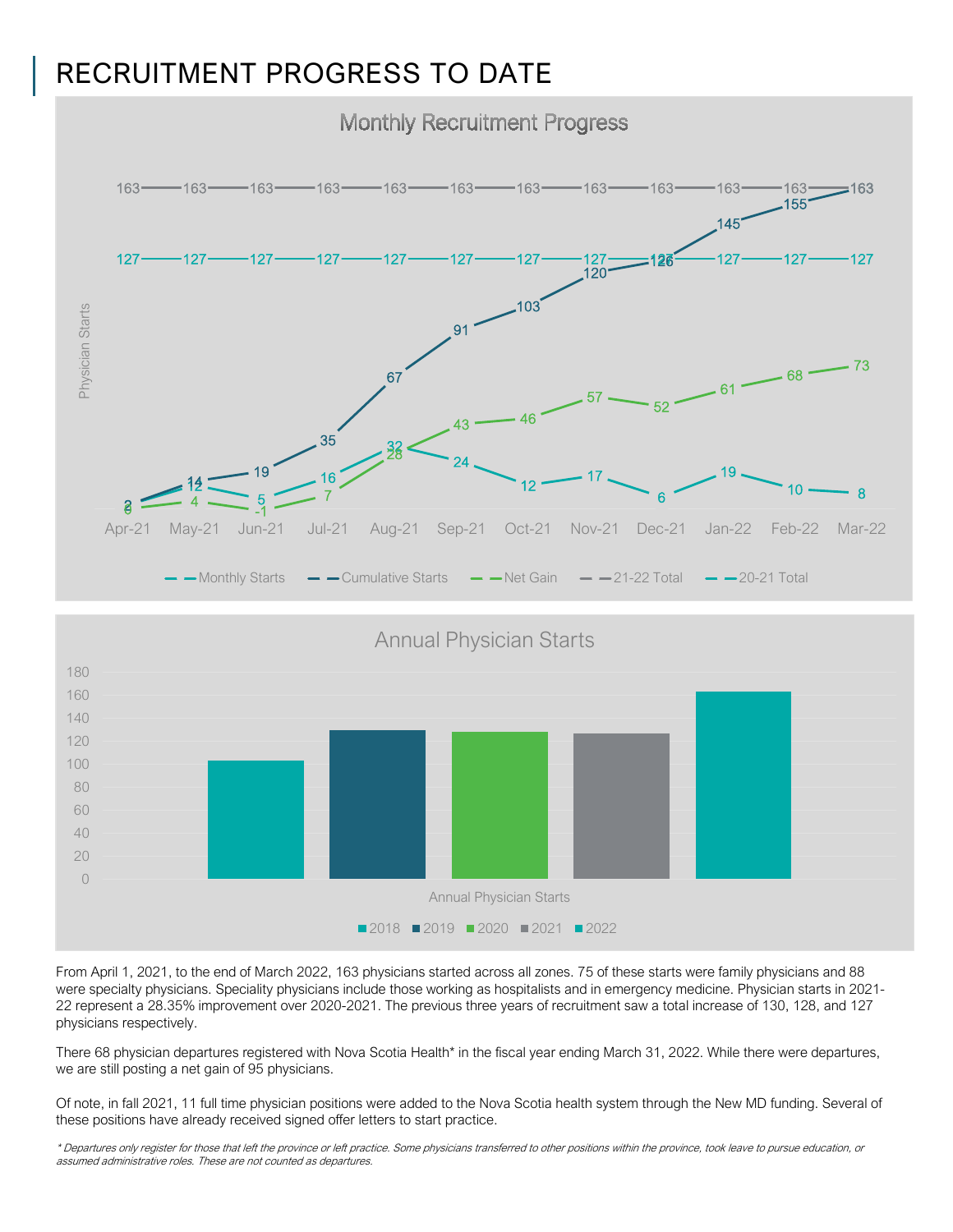#### IMPACT ON FAMILY MEDICINE ATTACHMENT

As of March 31, 2022, the Need a Family Practice Registry had 85, 856 patients seeking a primary care provider.

30, 372 patients were removed from the registry with the addition of new family practice spaces this year. Also, through recruitment of new practitioners, we estimate an additional 31,688 patients were assumed by new physicians joining the province, preventing them from registering on the list.

#### FAMILY MEDICINE PHYSICIAN DISTRIBUTION



This map depicts the distribution of family medicine starts. It offers a quick reference to the distribution of new starts and shows that while there has been ongoing interest and concentration in more urban centres like Halifax, Dartmouth, and Truro, there is a growing effort to distribute physicains across all zones and rural locations across the province.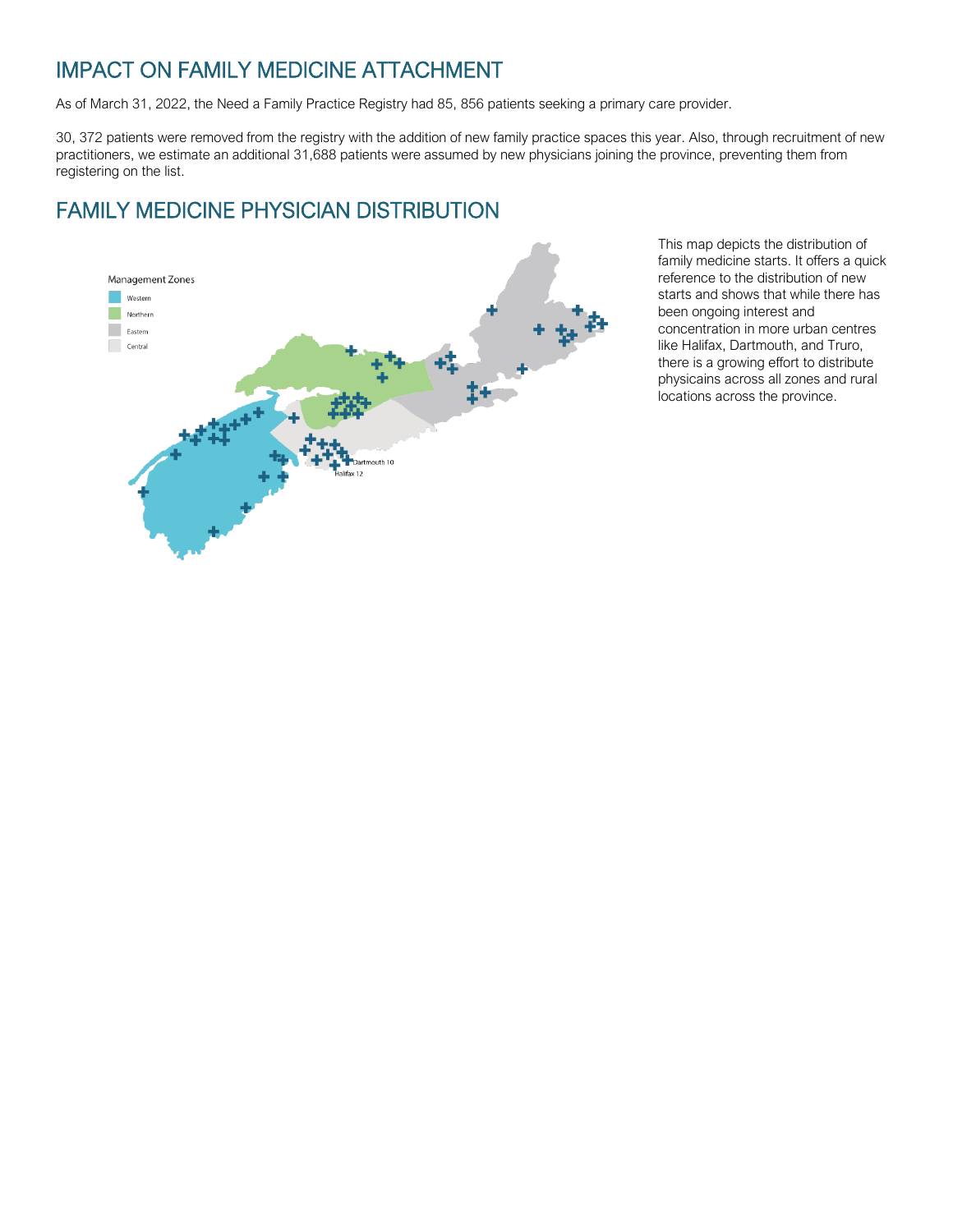# FOCUS ON RESIDENTS

Nova Scotia Health increased its focus on resident retention. The primary focus is for Nova Scotia medical students and residents who study at Dalhousie University. However, with the additional of a recruiter focused on medical residents we are also focusing on bespoke events for residents across Canada and issuing offer letters to every family medicine resident in Nova Scotia.

This year, we have completed a resident recruitment strategy in coordination with Dalhousie University's residency training program site leaders and focused on social media channels that target this demographic. Our results have been consistent, we are keeping more residents in Nova Scotia. Reviewing the Maritime Resident Doctors (MARDOCS) annual survey data, we have seen a trend of increasing tendency of new physicians to elect locum opportunities and a reluctance to choose permanent practice. This trend was most prominent in 2020, however into 2021 we are seeing a readjustment towards permanent contracts.

Additionally, Nova Scotia Health recruited 45 residents from across Canada to high needs areas across Nova Scotia which is a 50% increase from the year previous (30).

#### MARDOCS RESIDENT DATA

|                                              | 2018 | 2019 | 2020 | 2021 |  |
|----------------------------------------------|------|------|------|------|--|
| Number of Residents Finishing                | 149  | 143  | 168  | 159  |  |
| % Entering Practice                          | 61%  | 68%  | 60%  | 64%  |  |
| % Continue Training                          | 39%  | 32%  | 40%  | 36%  |  |
| % Practicing in NS                           | 28%  | 32%  | 27%  | 33%  |  |
| % of residents taking<br>permanent positions | 52%  | 57%  | 41%  | 53%  |  |
| % of residents taking locum<br>opportunities | 30%  | 35%  | 48%  | 36%  |  |

# INTERNATIONAL RECRUITS



#### Instagram  $Q$  . Sparrly,  $Q$  . The state  $Q$ **Log In Sign Up** practice.ns 70 posts 287 followers 28 following **Practice Nova Scotia** Are vou a physician interested in practice in Nova Scotia cA? Find adventure, balance are you've priyaction interested in<br>and beauty here in our province<br>www.morethanmedicine.ca practiceruralNS **B** POSTS @ VIDEO: (@ тл





Since 2018, Nova Scotia has focused on building its reputation as a province with so much to offer International Medical Graduates. Partnerships with local communities and the Nova Scotia Office of Immigration continue to prove fruitful, contributing to about a third of the province's recruits. As this work continues its complexity, Nova Scotia Health has increased recruiter training and supports for those working through immigration on their journey to practice.

It is of note to mention that international recruits made up 20% of total recruits for the previous three years. In 2021, it increased to 30%. This is particularly significant with reduction in travel and international event attendance.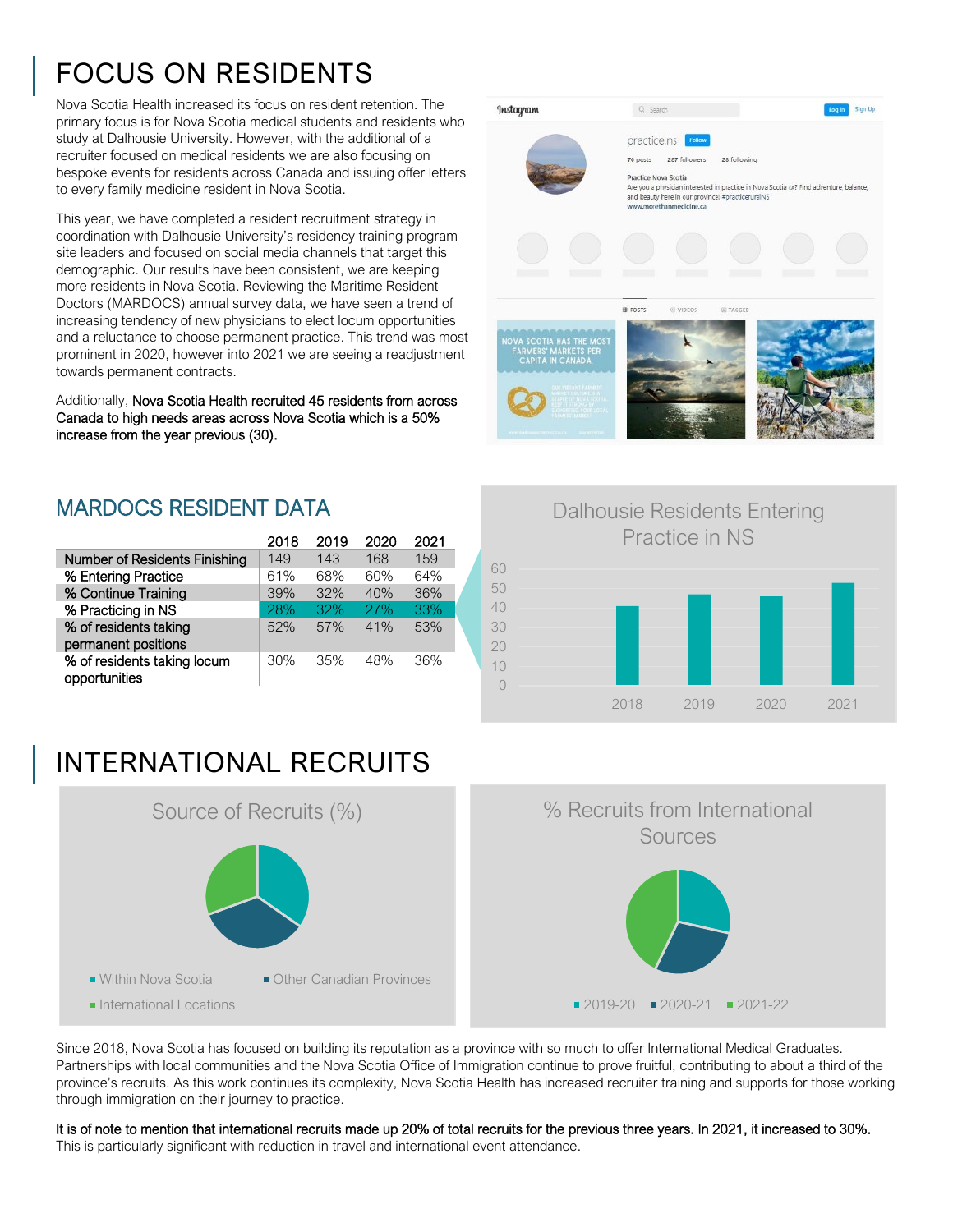In 2019, we launched the Practice Ready Assessment Program (PRAP) in partnership with Dalhousie Department of Family Medicine, Department of Health and Wellnesss and the College of Physicians and Surgeons NS. Since program launch, 17 physicians have family practice positions in under serviced communities. In 2021-22, eight PRAP candidates will begin practice. The next cohort of physicians has grown to nine candidates, with start dates in late 2022.

On March 7, 2022, the Premier launched the Come Home to Nova Scotia campaign. The campaign generated more than 300 inquiries from physicians across the world, which resulted in 49 licensable leads for NSH/IWK. NSH is currently working with 15 candidates and has issued 2 offer letters.

# EVENTS AND ENGAGEMENT



Nova Scotia Health continues to target and enhanced strategic recruitment efforts at physician events, medical conferences, and hosting new and innovative opportunities to connect with physicians interested in practicing in province.

# SITE VISIT SUCCESS RATIO



One of Nova Scotia's most effective tools for recruitment is a successful site visit. This is an opportunity for physicians to attend their future clinic location and community in-person or virtually to establish the benefits of practicing in Nova Scotia. Local community navigators and physicians' partner with the physician recruiter to

ensure a customized and personable experience that is both memorable and exceeds expectations for the physician and often their family/spouse. Of those that have completed a site visit during this period, 100% have signed an offer to start practice in Nova Scotia.

# INVESTMENTS IN DIGITAL MARKETING



In 2021-2022, Nova Scotia Health worked with a third-party organization to augment the COVID-related reductions in travel for face-to-face recruitment events. Our digital marketing efforts demonstrate that we benefit from an "always on" marketing campaign and that our brand is increasingly recognized. This work has shown excellent early results for targeted specialty groups: obstetrics, family medicine, and internal medicine. Campaigns are adjusted to areas of traction and success and retargeted throughout the time-period to ensure highest optimization of our marketing spend.

Digital marketing initiatives included:

• Nova Scotia ads are serving a highly targeted group of doctors in Canada and the US. More than 2.2 million have seen the ads (some with repetition)